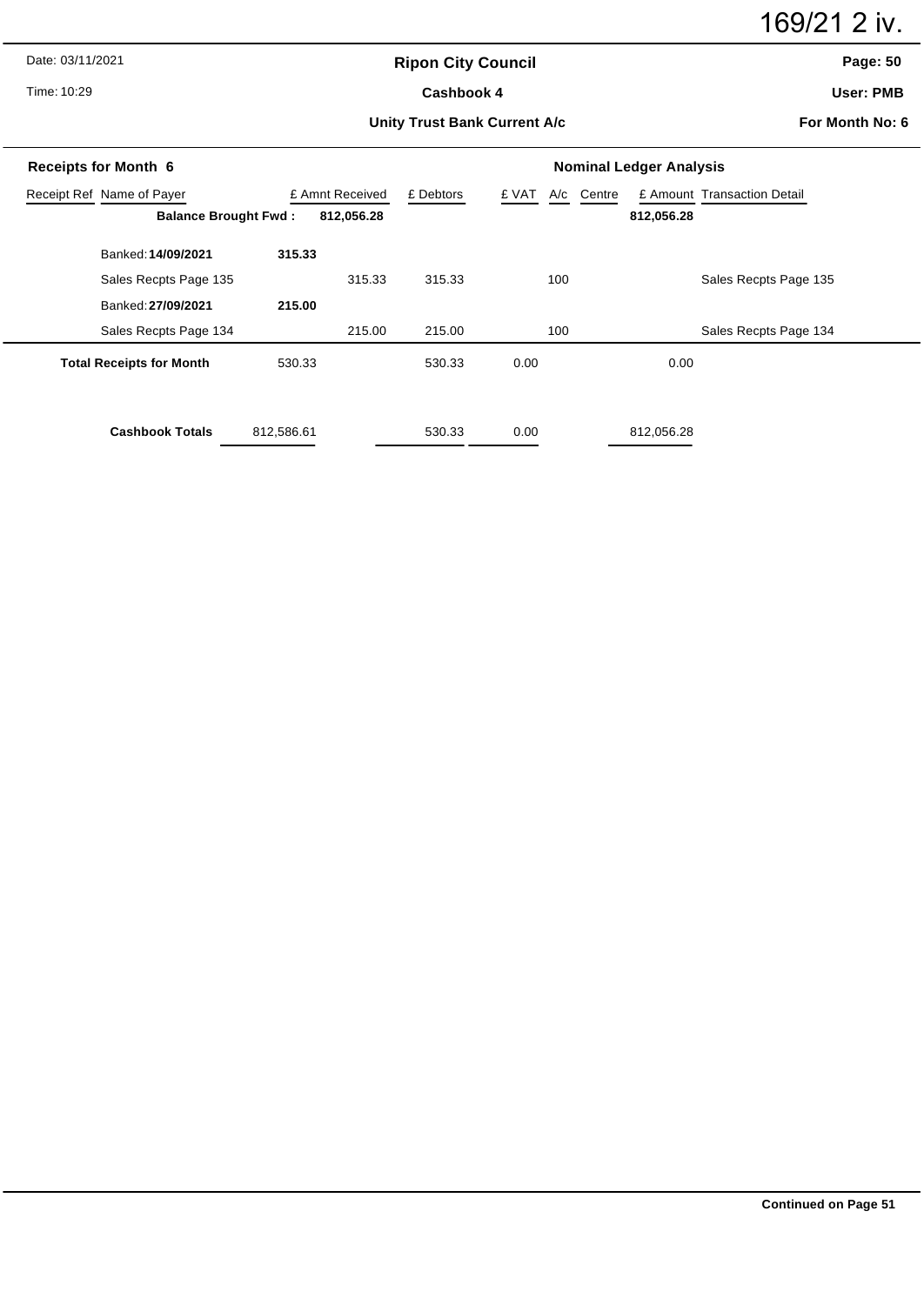# **Ripon City Council**

Time: 10:29

#### Cashbook 4

**Page: 51**

**User: PMB**

### **Unity Trust Bank Current A/c**

**For Month No: 6**

|                 | <b>Payments for Month 6</b>           |                        |          |             | <b>Nominal Ledger Analysis</b> |          |            |  |                                           |  |  |
|-----------------|---------------------------------------|------------------------|----------|-------------|--------------------------------|----------|------------|--|-------------------------------------------|--|--|
| Date            | Payee Name                            | Reference £ Total Amnt |          | £ Creditors | £ VAT                          |          | A/c Centre |  | £ Amount Transaction Detail               |  |  |
|                 |                                       |                        |          |             |                                |          |            |  |                                           |  |  |
| 01/09/2021      | HArrogate Borough Council             | HRHDD                  | 414.00   | 414.00      |                                | 500      |            |  | <b>HRH Business Rates</b>                 |  |  |
| 03/09/2021      | <b>British Telecommunications Plc</b> | BT0309                 | 15.15    | 15.15       |                                | 500      |            |  | P/Ledger Electronic<br>Payment            |  |  |
| 06/09/2021      | <b>Business Stream</b>                | <b>BS0609</b>          | 227.93   | 227.93      |                                | 500      |            |  | P/Ledger Electronic<br>Payment            |  |  |
| 09/09/2021      | Community TM LTD                      | CTM0909                | 2,790.00 | 2,790.00    |                                | 500      |            |  | Event Staff 2908                          |  |  |
| 09/09/2021      | Mike James Orchestra                  | MJ090921               | 3,720.00 | 3,720.00    |                                | 500      |            |  | Performance 11/9                          |  |  |
| 09/09/2021      | David Fade                            | 09092021               | 500.00   | 500.00      |                                | 500      |            |  | Performance 11/9                          |  |  |
| 09/09/2021      | Solid Entertainments Ltd              | SE0909                 | 660.00   | 660.00      |                                | 500      |            |  | Mojo Barriers                             |  |  |
| 09/09/2021      | <b>British Safety Council</b>         | bsc0909                | 594.00   | 594.00      |                                | 500      |            |  | <b>NEBOSH</b>                             |  |  |
| 09/09/2021      | HArrogate Borough Council             | <b>HBC0909</b>         | 300.00   | 300.00      |                                | 500      |            |  | Car park closure 27th June                |  |  |
| 09/09/2021      | <b>Ripon Farm Services</b>            | <b>RFS0909</b>         | 264.00   | 264.00      |                                | 500      |            |  | <b>RFS Trailer Hire</b>                   |  |  |
| 09/09/2021      | Mr R Adams                            | RA0909                 | 629.50   | 629.50      |                                | 500      |            |  | Wardening Month 5                         |  |  |
| 09/09/2021      |                                       | RP0909                 | 28.92    | 28.92       |                                | 500      |            |  | Expenses 0821                             |  |  |
| 09/09/2021      | The Wakeman's House Cafe              | WH0909                 | 120.00   | 120.00      |                                | 500      |            |  | Refreshments 2808                         |  |  |
| 09/09/2021      | The Fireworkers Ltd                   | FW0909                 | 1,000.00 | 1,000.00    |                                | 500      |            |  | Firework Display 11th<br>Septembe         |  |  |
| 10/09/2021      | Ripon Library Action Group            | <b>BACS</b>            | 760.00   |             |                                | 4202 120 |            |  | 760.00 Ripon Library Action Grp<br>Grant  |  |  |
| 10/09/2021      | <b>Ripon Poetry Festival</b>          | <b>BACS</b>            | 450.00   |             |                                | 4200 120 |            |  | 450.00 Ripon Poetry Festival Grant        |  |  |
| 10/09/2021      | <b>Ripon Community Link</b>           | <b>BACS</b>            | 982.00   |             |                                | 4200     | 120        |  | 982.00 Ripon Community Link Grant         |  |  |
| 10/09/2021      | Ripon City Photographic Societ        | <b>BACS</b>            | 440.00   |             |                                | 4200     | 120        |  | 440.00 RCPS Grant Award                   |  |  |
| 14/09/2021      | <b>bOnline Limited</b>                | <b>BOL1409</b>         | 37.73    | 37.73       |                                | 500      |            |  | P/Ledger Electronic<br>Payment            |  |  |
| 15/09/2021 HMRC |                                       | <b>BACS</b>            | 1,998.38 |             |                                | 525      |            |  | 1,998.38 Month 5 deductions to<br>control |  |  |
|                 | 16/09/2021 First Intuition            | FI1609                 | 268.00   | 268.00      |                                | 500      |            |  | R Perrin Bookkeeping<br>Course            |  |  |
| 17/09/2021      | HMRC                                  | <b>BACS</b>            | 1,806.95 |             |                                | 530      |            |  | 1,806.95 Month 5 Deductions to<br>control |  |  |
|                 | 22/09/2021 Virgin Media Business      | VM2209                 | 16.25    | 16.25       |                                | 500      |            |  | P/Ledger Electronic<br>Payment            |  |  |
|                 | 29/09/2021 Spa ICT (Go Cardless)      | SPA2909                | 4.32     | 4.32        |                                | 500      |            |  | Office 365                                |  |  |
|                 | 30/09/2021 Community TM LTD           | CTM3009                | 3,717.00 | 3,717.00    |                                | 500      |            |  | Stewarding/TM 12/09                       |  |  |
| 30/09/2021      | <b>Business Stream</b>                | <b>BS3009</b>          | 6.15     | 6.15        |                                | 500      |            |  | Water Charges to 3108                     |  |  |
| 30/09/2021      |                                       | OP3009                 | 1,800.00 | 1,800.00    |                                | 500      |            |  | First Aid Cover BOB                       |  |  |
| 30/09/2021      | Dee Dee Decorations                   | onacc                  | 6,174.00 | 6,174.00    |                                | 500      |            |  | P/Ledger Electronic<br>Payment            |  |  |
| 30/09/2021      | EDF                                   | EDF3009                | 124.07   | 124.07      |                                | 500      |            |  | Electricity to 0109                       |  |  |
| 30/09/2021      | D3 Office Group Ltd                   | D3                     | 9.35     | 9.35        |                                | 500      |            |  | Aged Stationery Invoice                   |  |  |
| 30/09/2021      | <b>Biffa Waste Services Limited</b>   | <b>BIFFA3009</b>       | 189.30   | 189.30      |                                | 500      |            |  | Event Bins                                |  |  |
| 30/09/2021      | The Wakeman's House Cafe              | WAKEMN3009             | 140.00   | 140.00      |                                | 500      |            |  | <b>Events Refreshments</b>                |  |  |
| 30/09/2021      | Yorkshire Generators Ltd              | YG3009                 | 1,042.05 | 1,042.05    |                                | 500      |            |  | Generator hire 11/09                      |  |  |
| 30/09/2021      | HArrogate Borough Council             | <b>HBC3009</b>         | 631.50   | 631.50      |                                | 500      |            |  | Market Place Closure 27/28<br>08          |  |  |
| 30/09/2021      | Paula Benson                          | <b>BEN3009</b>         | 329.47   | 329.47      |                                | 500      |            |  | SEPT11/12/Paula Benson                    |  |  |
|                 | 30/09/2021 EDF Energy                 | EDF3009I               | 10.03    | 10.03       |                                | 500      |            |  | Electricity adjustment to<br>2209         |  |  |
|                 | 30/09/2021 Xi Communications Ltd      | XI3009                 | 96.52    | 96.52       |                                | 500      |            |  | Telephone and Internet<br>Month 6         |  |  |
|                 |                                       |                        |          |             |                                |          |            |  |                                           |  |  |